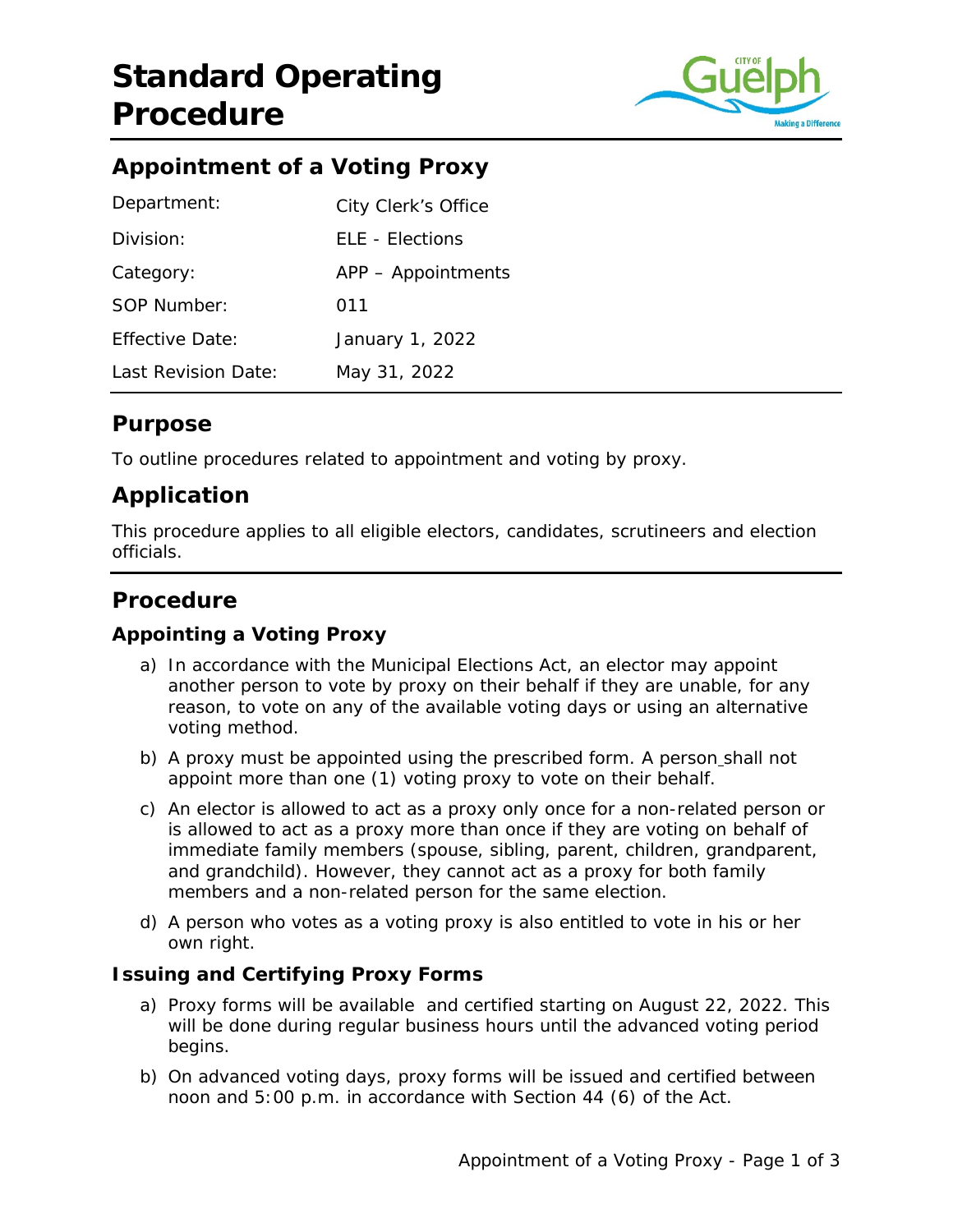c) Forms will not be issued or certified on voting day.

### **Appointing a Proxy**

- a) A proxy must be someone who is eligible to vote in the City of Guelph.
- b) To be appointed as a proxy a person shall complete an application in the prescribed form at City Hall with the City Clerk or designate, including the statutory declaration that they are the person appointed as a voting proxy.
- c) If the City Clerk or designate is satisfied that the person who appointed the voting proxy is a qualified elector and that the person appointed is a qualified elector to act as the voting proxy, the City Clerk or designate shall certify the document.
- d) The City Clerk or designate shall provide a certified copy of the original document to the voting proxy. The voting proxy will be required to present the certified copy at a voting location.
- e) When a proxy has been certified by the City Clerk or designate, this shall be indicated on the voters' list.

#### **Requirements of the Proxy Voter at the Voting Location**

- a) A person acting as a voting proxy must present the certified document and acceptable identification to an election official distributing ballots at a voting location.
- b) Once the voting proxy provides acceptable identification, they will be required to take the oath on the proxy application affirming they are the appointed voting proxy. They will then be provided with a ballot and can proceed to vote.
- c) If the voting proxy does not provide acceptable identification, they will not be issued a ballot. The voting proxy must return to the voting location with acceptable identification.

#### **Requirements of the Election Official at Voting Location**

- a) The election official at a voting location will confirm that the elector is indicated as a proxy on the voters' list and review the certified proxy document before issuing the ballot.
- b) The election official at a voting location will add a note to confirm that the elector has cast a ballot by proxy.

### **Definitions**

**"Act"** means the [Municipal Elections Act, 1996, S.O. c 32](https://www.ontario.ca/laws/statute/96m32#top) as amended.

#### **"Acceptable identification"** means

**"Ballot"** means a ballot prepared under subsections 41(1), 41(2) and 41(6) of the Act.

**"City Clerk"** means the Clerk of the municipality, responsible for conducting election duties as outlined in the Elections Act.